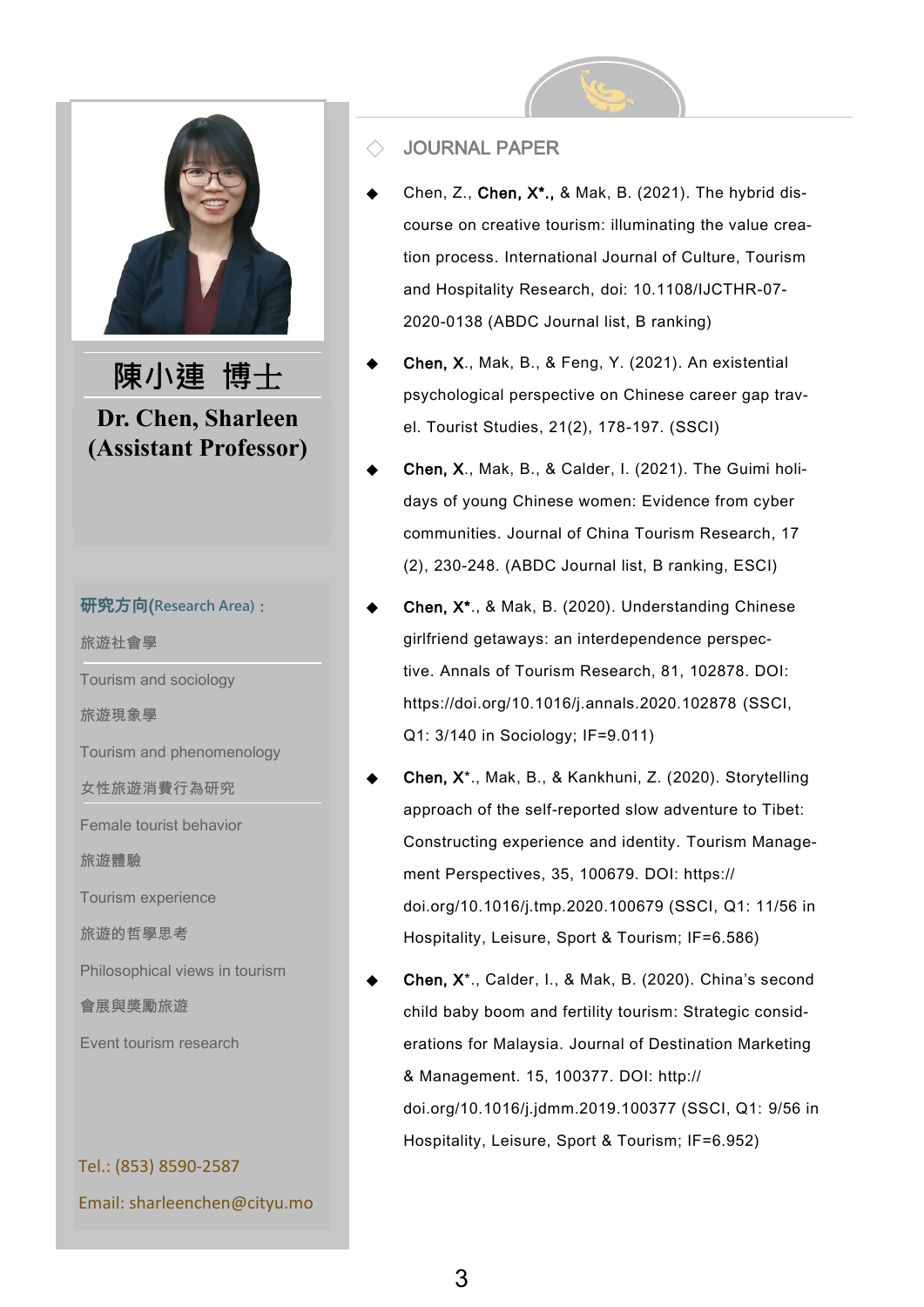

#### 研究方向(**Research Area)**:

旅遊社會學

Tourism and sociology

旅遊現象學

Tourism and phenomenology

女性旅遊消費行為研究

Female tourist behavior

旅遊體驗

Tourism experience

旅遊的哲學思考

Philosophical views in tourism

會展與獎勵旅遊

Event tourism research

# Tel.: (853) 8590-2587 Email: sharleenchen@cityu.mo

## **BOOK**

- 王春雷,陈小连(2013).活动管理原理、方法与案例. 北京: 清华大学出版社.(出版日期: 2013 年 9 月 1 日;刊号: ISBN:9787032335573 ; 100000 字)
- 马勇,陈小连(2011).低碳旅游开发模式与实践创新.北京: 科学出版社.(出版日期: 2011 年 12 月 1 日;刊号: ISBN:9787030329134 ; 100000 字)
- 马勇,**陈小连**,马世骏(2010).现代服务业管理:原理、方 法与案例.北京:北京大学出版社.(出版日期: 2010 年 10 月 1 号; 100000 字;刊号: ISBN: 9787301178171)

## **BOOK CHAPTER**

- Chen, X., & Mak, B. (forthcoming). The lived experience of guimi holidays of young women in China. In L. J. Ingram (Ed.), Women and leisure in the 21st century. Wallingford, UK: CABI.
- Chen, X. (2016). {Book review} D. Leslie. (2014) Tourism Enterprise: Developments, Management and Sustainability, CABI, Oxfordshire, (hbk). ISBN: 978-1-78064-356-4, 195 pages, Tourism Management, 55, 324-325.

### ◇ CONFERENCE PAPER

Chen, X., & Peng, M. (2018). Research on the cooperative strategy of Guangdong-Hong Kong-Macau Great Bay Area, paper presented at Fourth Guangdong, Hong Kong and Macao Symposium, Guangzhou, Guangdong Province.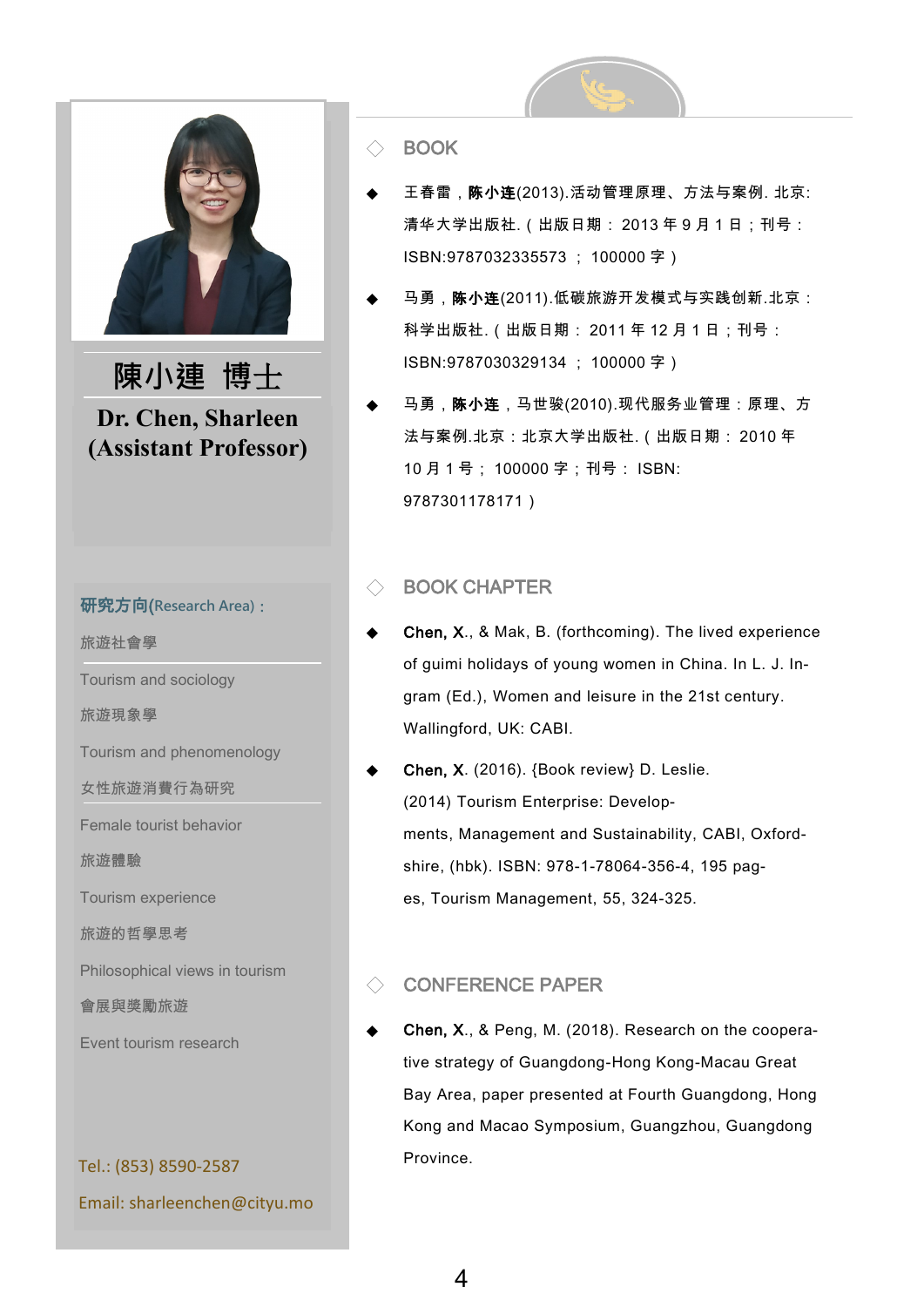

#### 研究方向(**Research Area)**:

旅遊社會學

Tourism and sociology

旅遊現象學

Tourism and phenomenology

女性旅遊消費行為研究

Female tourist behavior

旅遊體驗

Tourism experience

旅遊的哲學思考

Philosophical views in tourism

會展與獎勵旅遊

Event tourism research

Tel.: (853) 8590-2587 Email: sharleenchen@cityu.mo

- Chen, X., & Wu, H. (2016). The Chinese slow travel to Tibet: motivations and experience, paper presented at the 6<sup>th</sup> Advances in Hospitality and Tourism Marketing and Management (AHTMM) Conference.
- Chen, X. (2016). The Motivation of Chinese Slow Travel to Tibet: a Netnographical Analysis of Cyclers' and Walkers' Travel Blogs, Paper Presented at The 4<sup>th</sup> Tourism Development Forum, Wuhan, China.
- Chen, X. (2016). Slow Travel and Sustainability: Potentials and Possibilities, Paper Presented at The Forum of China Ecotourism and Green Development, Wuhan, China.
- Chen, X. (2012). College students' perceptions of climate change and low-carbon travel decision making. Paper presented at the 2012 Annual Conference of Tourism Tribune, Beijing, China.

## RESEARCH PROJECT

- August, 2020- August, 2021 Co-investigator of the research project entitled "Research on the Influencing Factors of Macau Food Festival", funded by the Specialized Subsidy Scheme for the Tourism Education and Training for Guangdong-Hong Kong-Macao Greater Bay Area, Macau Higher Education Bureau.
- Sep, 2018-Sep, 2019 Principal investigator of the research project entitled "Research on the Cooperative Strategies of Cultural Industry in the Guangdong-Hong Kong- Macau Great Bay Area" (Ref. No.: 2018ZD002), funded by the Social Science Foundation of Jinwan District, Zhuhai City.